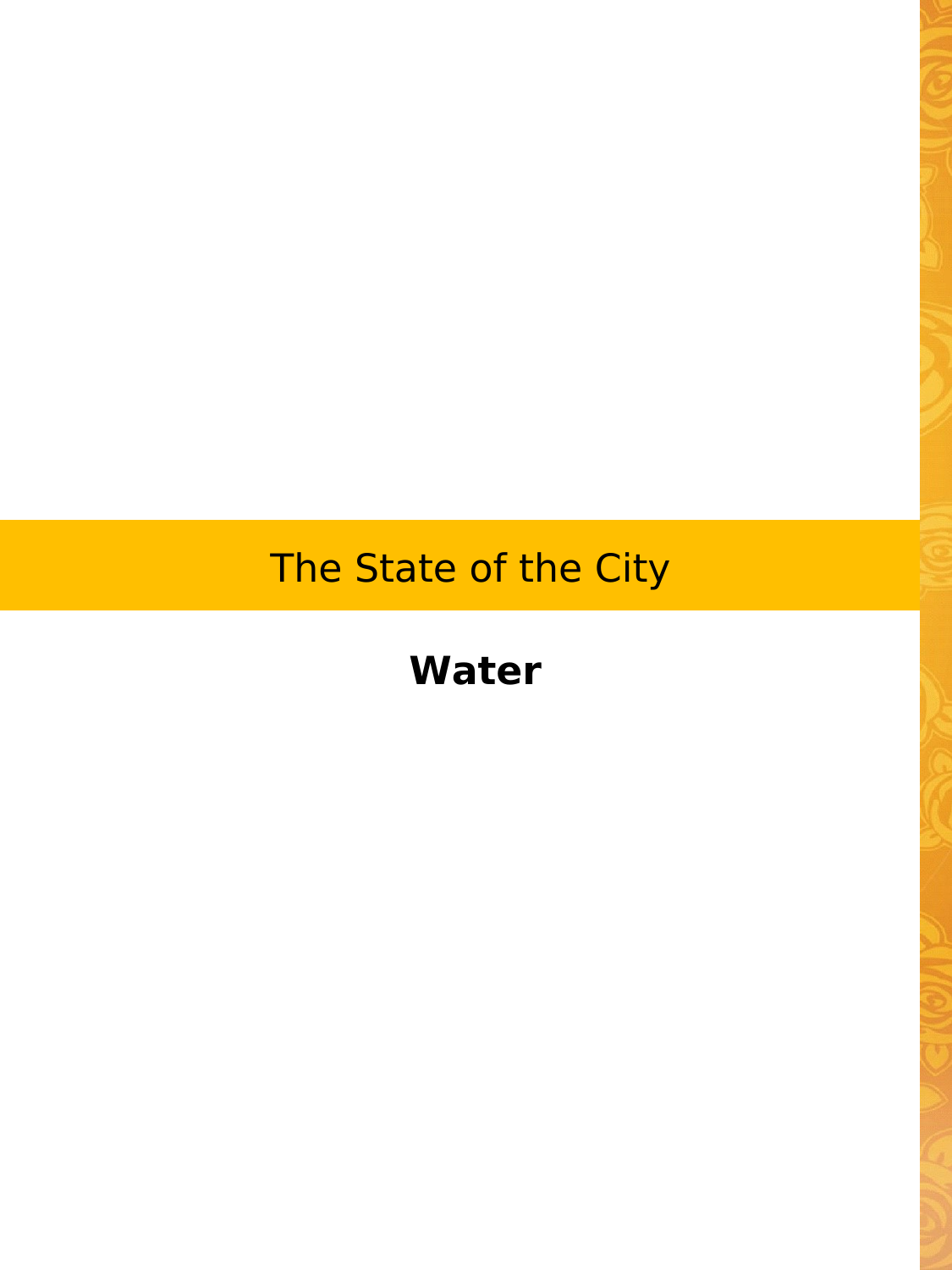#### **PROBLEMS**

• Water security for the city has not received the attention it deserves. There is no long-term plan in place to meet the growing needs of the population.

• Although the metropolitan region receives a reasonable amount of rain annually, efforts to tap this have been minimal so far.

• Infrastructure for water management is old and in need of upgradation and/or replacement.

•'Commons' water is widely extracted by the public with almost no regulation; this is especially scary because even the extent of underground sources is not known.

• Pricing of water is ad hoc. There is no guarantee of lifeline supply, and much of the subsidy is aimed at the rich and middle class.

• Water quality is a big unknown, but it is widely believed to be below the appropriate levels for healthy human use.

• Re-use of treated water is minimal.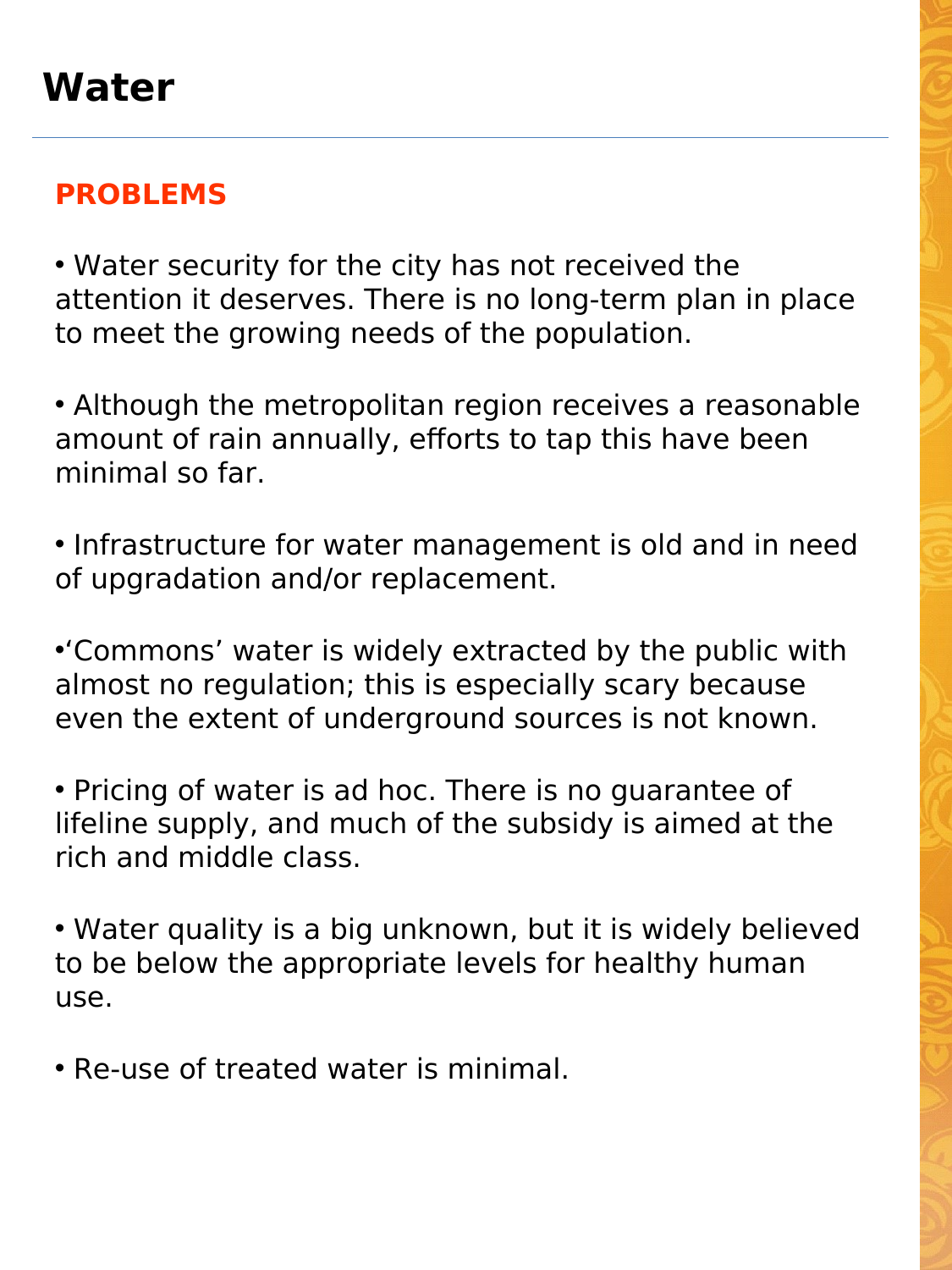## **+ HOPEFUL SIGNS**

• The latest phase of Cauvery water supply has provided a welcome boost. This is the right time to put an effective water conservation strategy in place.

• BWSSB, which had refused to accept its responsibility for water supply in the CMC areas of the city, is now putting up the water supply network for some of these areas.

• Thanks to litigation by private citizens, the High Court is now over-seeing the restoration and revival of some lakes in the city.

• There has been some recent upward revision of water tariff, although this has been done selectively.

• The BDA and BBMP appear to be slightly more serious about requiring large developers to put in place water conservation and re-use technologies in their projects.